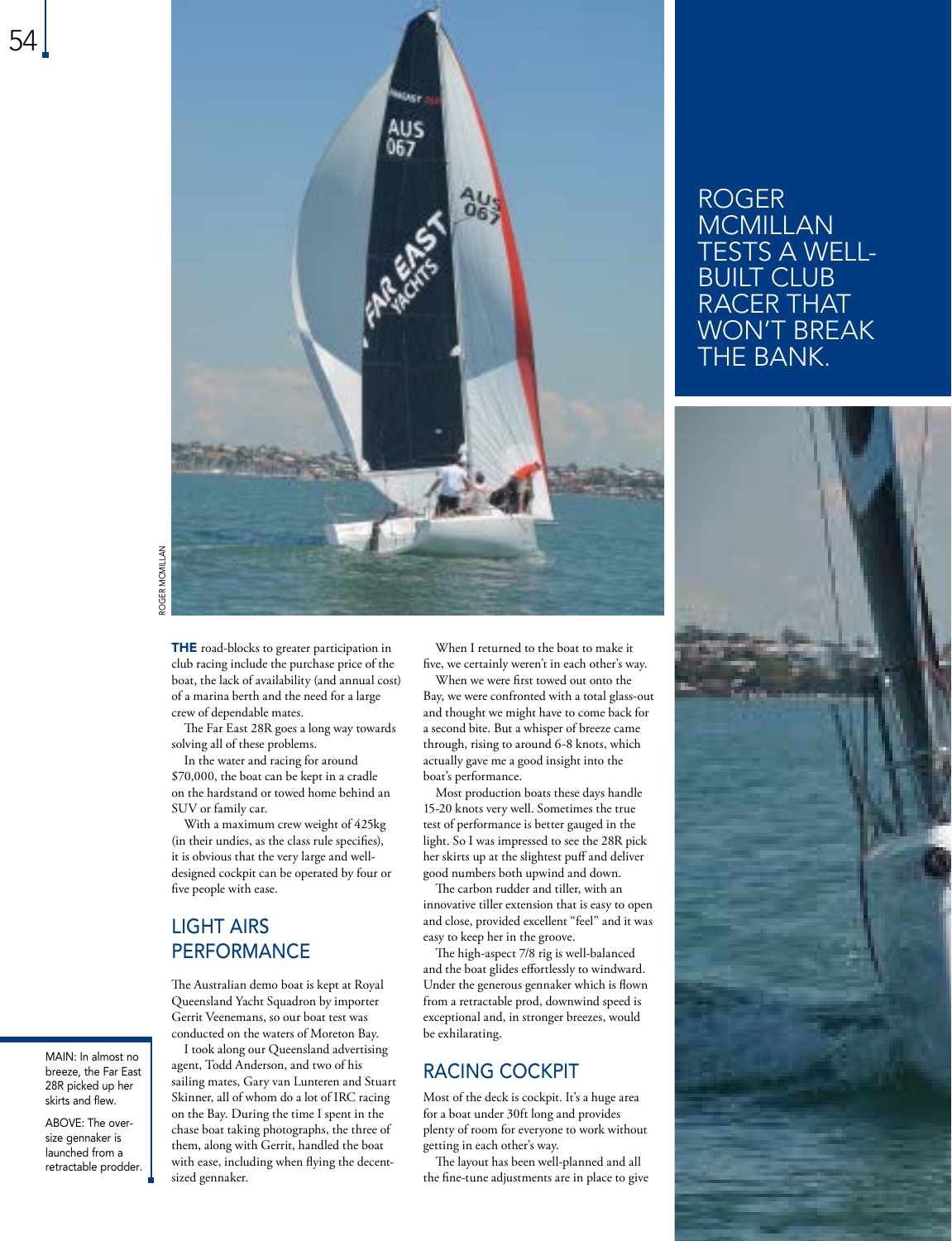55

# FAR EAST 28R

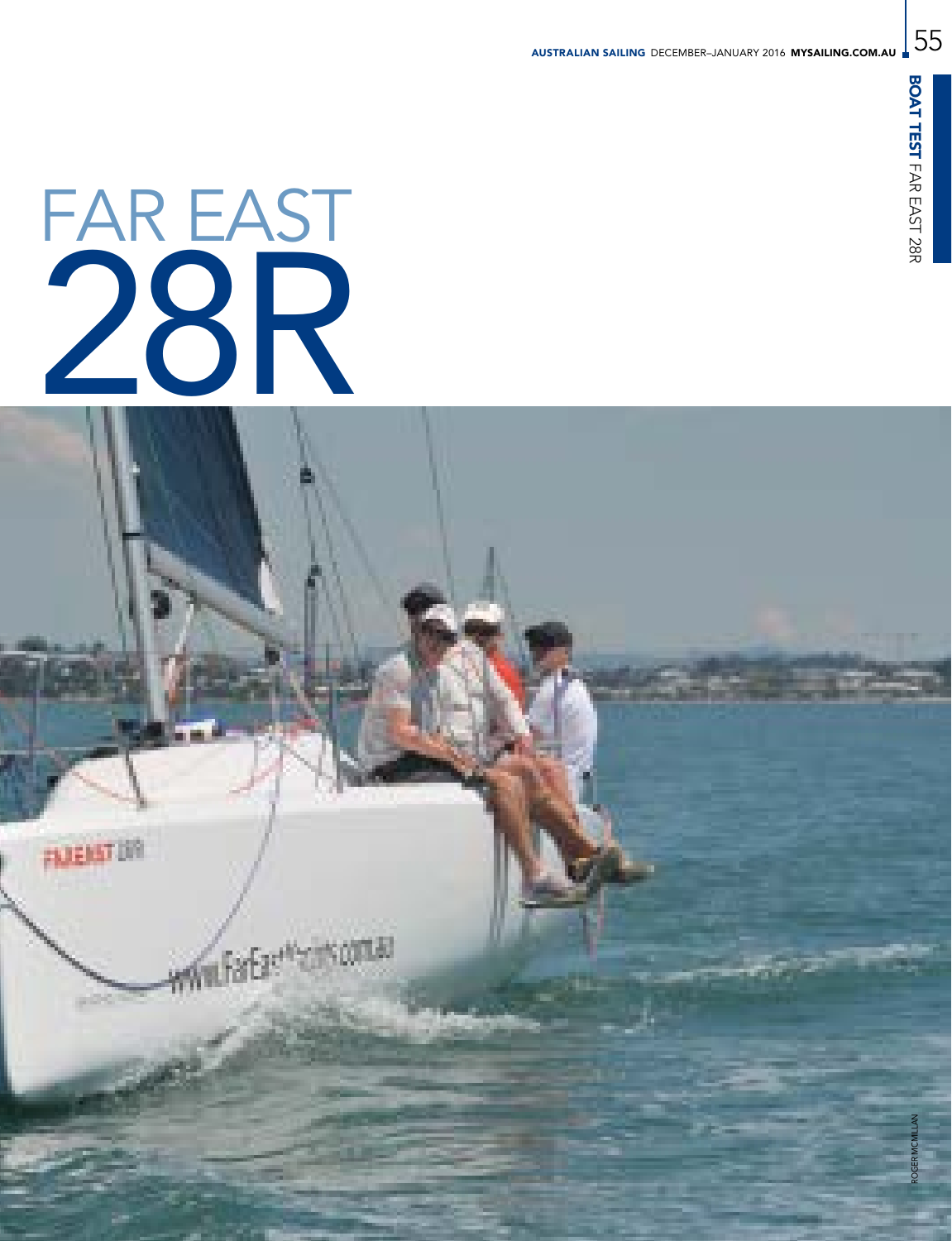# *"It will be very competitive against other boats of*

 *a similar size for twilights and weekend racing...."*



| <b>SPECIFICATIONS</b> |                    |
|-----------------------|--------------------|
| <b>LOA</b>            | 9.07 <sub>m</sub>  |
| LWL                   | 8.53m              |
| Width                 | 2.75m              |
| Draft                 | 1.75m              |
| Weight                | 1360 kg            |
| Main                  | $27.8 \text{ m}^2$ |
| Jib                   | $20.2 \text{ m}^2$ |
| Gennaker              | $80 \text{ m}^2$   |
| Design                | Simonis-Voogd      |
| <b>CE-Certified</b>   | Class <sub>C</sub> |
|                       |                    |

CLOCKWISE FROM TOP LEFT: The cockpit is massive for a 28 footer and keeps crew out of each other's way when racing; Three Far East 28Rs racing in Asia; The prodder is nicely tucked away when not in use.

OPPOSITE PAGE: A simple bag is deployed in the companionway to allow quick dousing of the gennaker.

trimmers good control. However, this is also a forgiving boat and would be easy to sail by relative newcomers to the sport.

The deck gear is by Harken and Spinlock and the spars are by Selden. It's quality stuff for a boat of this price.

The impressive-looking black sails are made from Contender Technora, giving a nice balance between performance and longevity.

The hull itself is polyester foam-core sandwich which is vacuum-infused and the finish is extremely good. The boats are made in the Far East factory in Shanghai and it is obvious that their production techniques are well advanced.

# TRULY TRAILABLE

The Far East 28R is delivered in a 40ft container and includes a trolley (with wheels that are something like a super-sized supermarket trolley) which is all that's required to get her in and out of the water.

However, the retracting keel also allows the boat to be easily placed on a road trailer and towed home or to regattas behind any decent-sized four cylinder vehicle. With the keel up and the mast down, it's a tidy little

package that is just over regulation width, so requires a sign when being towed.

With a weight including rig of just 1360kg, she's lighter than an Etchells so could be lifted out at any club that has an Etchells or J24 crane on their hardstand.

# THE MARKET

More than 100 of the 28R have been produced since the Simonis Voogd design team delivered their drawings to the Chinese factory.

There is a charter fleet of 16 which races at the China Cup every year, and a number of other boats are in the hands of private owners throughout Asia. There is also a good following in Europe, where fleets are cropping up at various clubs.

The China Cup 2014 fleet featured entries from China, Singapore, Japan, Sweden, Russia, Italy and the Netherlands, competing over seven races.

Swedish sailor Kent Wretman aboard *Team Grandsegel* was impressed with the speed of the boat. "We bought the boat from the drawing, we'd never seen it in the flesh, and we were pleasantly surprised when we stepped aboard for the first time," he said.